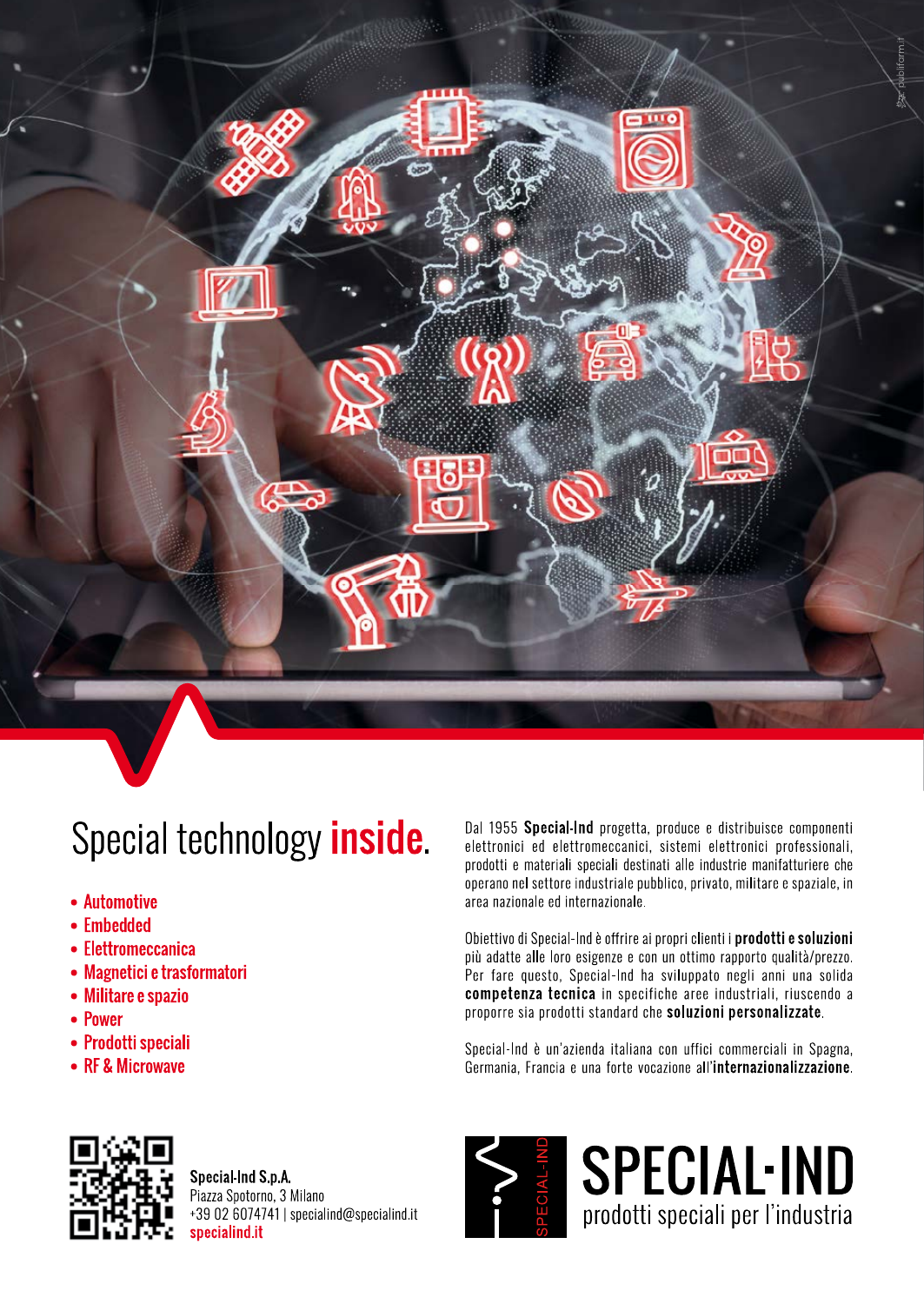

### Special-Ind Spa

P.za Spotorno 3 - 20159 Milano (MI) Tel. 026074741 - Fax nd

*www.specialind.it - specialind@specialind.it*

SEDE UNICA



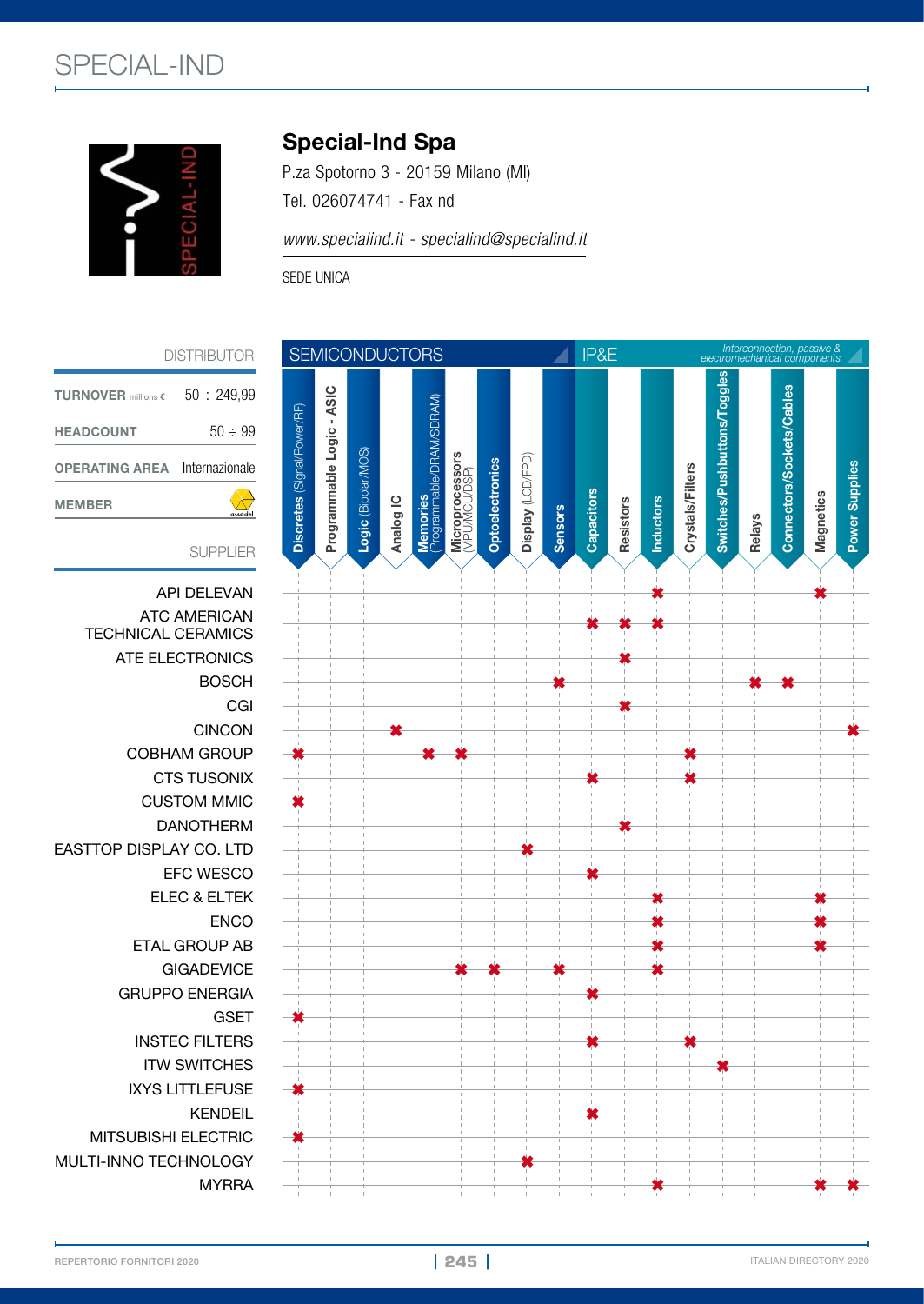## SPECIAL-IND





AUTOMOTIVE HARNESS PRODUCTS COROPLAST, MARKEL, NOVELIS, RELATS HEAT SINK/FANS JAMICON INFRARED THERMOCAMERAS LHERITIER, SENSO OPTICS

LITHIUM BATTERIES NAVITAS OTHER ELECTROMECHANICAL COMEPA, QIOPTIQ PRODUCTS

CUBIETECH, JETWAY, MSI GLOBAL MICROSTAR

**OTHERS ELECTRONIC ACTIVITIES CORFIN<br>OTHERS ELECTRONIC PRODUCTS NUSI OTHERS ELECTRONIC PRODUCTS NUSIL<br>PRINTED CIRCUITS FI VIA PRINTED CIRCUITS** ELVIA<br>**PV SYSTEMS & SOLAR CELLS** SOLAERO PV SYSTEMS & SOLAR CELLS TOUCH PANELS EVER GLORY INTERNATIONAL

WIRELESS TECHNOLOGIES ENOCEAN, SEMD

**ELECTRONICS** 

**| 246 |**